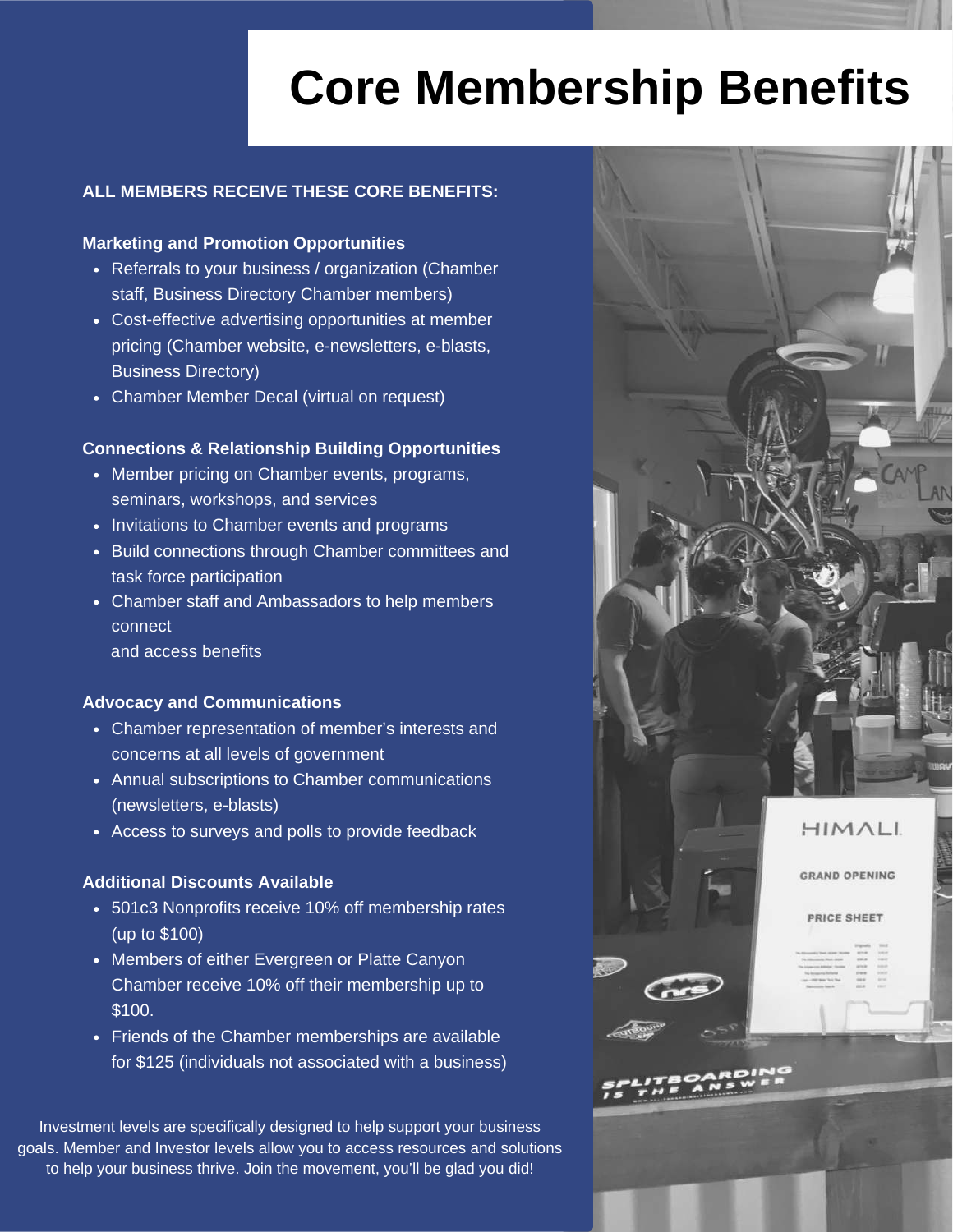### **Make Connections and Build Your Network**

## **Connect**

The Connect level provides you opportunities to engage with members throughout the year, gain visibility among Chamber members and within the community, stay informed, and access business resources. The Conifer Area Chamber of Commerce provides a platform for members to build relationships, participate in learning opportunities, and meet experts to foster business growth.

### **RECEIVE ALL CORE MEMBER BENEFITS, plus:**

### **Marketing & Promotion**

- Renewal listing in monthly e-newsletter
- Celebration of 5-year milestone business anniversaries (featured in e-newsletter, Canyon Courier, Colorado Serenity, Your Mountain Connection)
- Standard Ribbon Cutting (one request/year, promoted on Chamber calendar, social media, staff liaison and Ambassadors attend event, photo, scissors & ribbon,)
- Standard listing in online Business Directory (Company/ Organization, contact name, address, phone number, web and social media links, Google Map link, 200-character description, one category, one location)
- Access to online Member Information Center (MIC) (customize listing in the Business Directory and post job openings, press releases, events on the Community Calendar, Member-to-Member Discounts, and Hot Deals to the community)
- Display business cards in Chamber lobby
- One-on-One Marketing Consultation with Chamber staff

### **Discounts and Savings Program**

- Staples discount purchasing program
- Access to Bulk Mail stamp
- Use of the Chamber Conference Room
- Notary Services
- Additional programs available with Chamber discount

**\*\*This tier is only available for businesses organizations with fewer than 5 employees**

**Annual Investment: \$325 Valued at \$1,025**



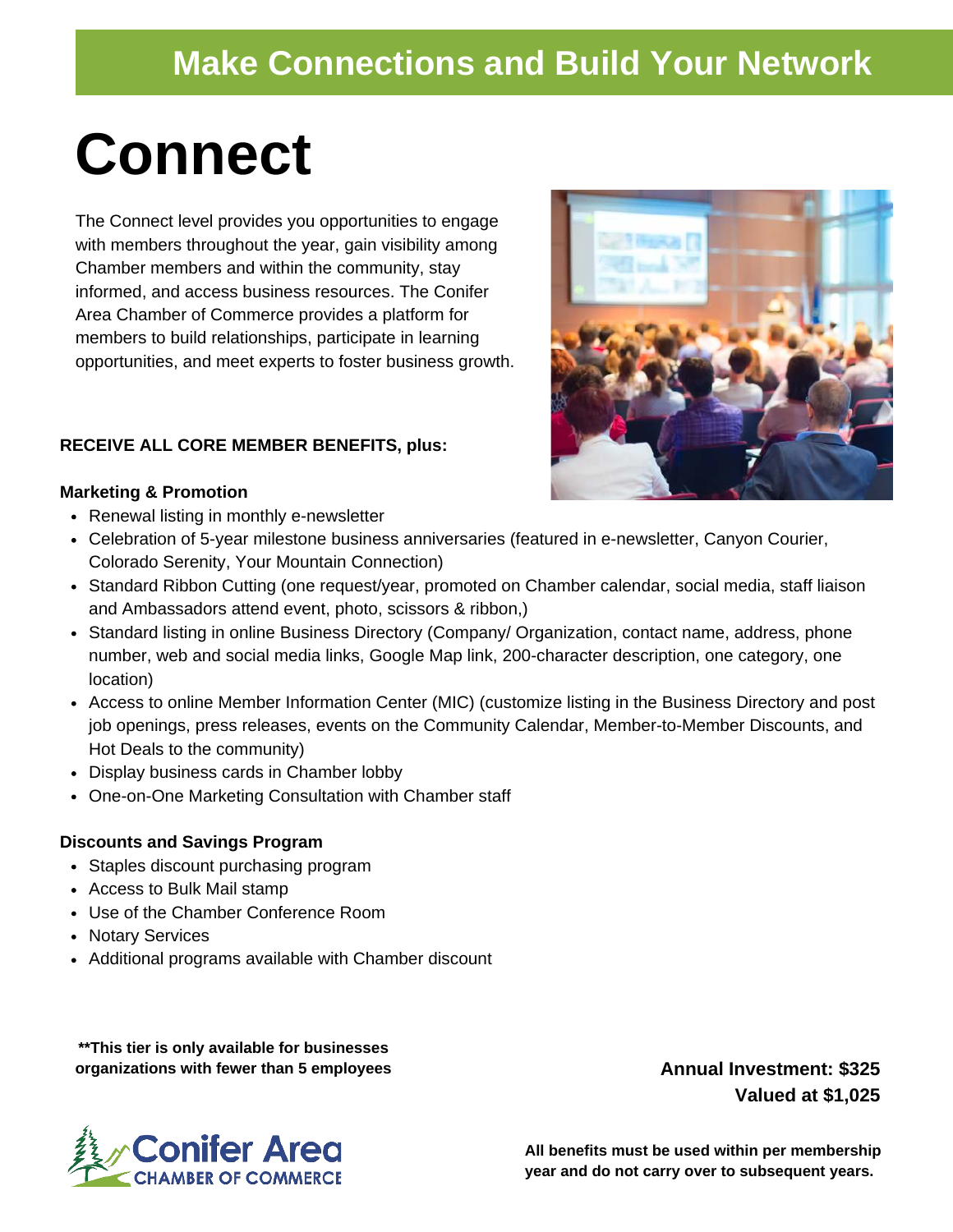### **Promote Your Business and Gain Visibility in the Community**

# **Build**

While you are busy running your business the Conifer Chamber of Commerce works for you throughout the year. The Build level provides marketing tools and opportunities to promote your business throughout the year. Peer-to-peer engagement, education, and sharing best practices will save you time and help grow your business.

The Build investment level provides benefits designed for a growing enterprise like yours!

### **Gain Additional Visibility and Business Resources**

#### **RECEIVE ALL CORE MEMBER BENEFITS, plus:**

#### **Connections & Resources**

- 1 series admissions to Mix-It-Up Networking Groups
- 1 Annual Pass to Networking Mixers (10 per year, 1 representative)

#### **Marketing & Promotion**

- Renewal listing in monthly e-newsletter
- Celebration of 5-year milestone business anniversaries(featured in e-newsletter, Canyon Courier, Colorado Serenity, Your Mountain Connection)
- Enhanced Ribbon Cutting (one request/year, promoted on Chamber calendar, social media posts and Facebook Live event, staff liaison and Ambassadors attend event, photo, press release, scissors & ribbon,)
- Standard listing in online Business Directory (Company/ Organization, contact name, address, phone number, web and social media links, Google Map link, 200-character description, one category, one location)
- 1 month Rotating Banner Ad in online Business Directory (primary category, quick link to company profile or website)
- Access to online Member Information Center (MIC) (customize listing in the Business Directory and post job openings, press releases, events on the Community Calendar, Member-to-Member Discounts, and Hot Deals to the community)
- Display business cards in Chamber lobby
- One-on-One Marketing Consultation with Chamber staff
- Opportunity to host/sponsor a Chamber event coffee, luncheons, Business After Hours, etc., based on availability)
- 1 Ad in Chamber e-blasts
- \$50 credit towards Chamber events sponsorships or online advertising

### **Discounts and Savings Program**

- Staples discount purchasing program
- Access to Bulk Mail stamp
- Use of the Chamber Conference Room
- Notary Services
- Additional programs available with Chamber discount

### **Annual Investment: \$475 Valued at \$1,375**





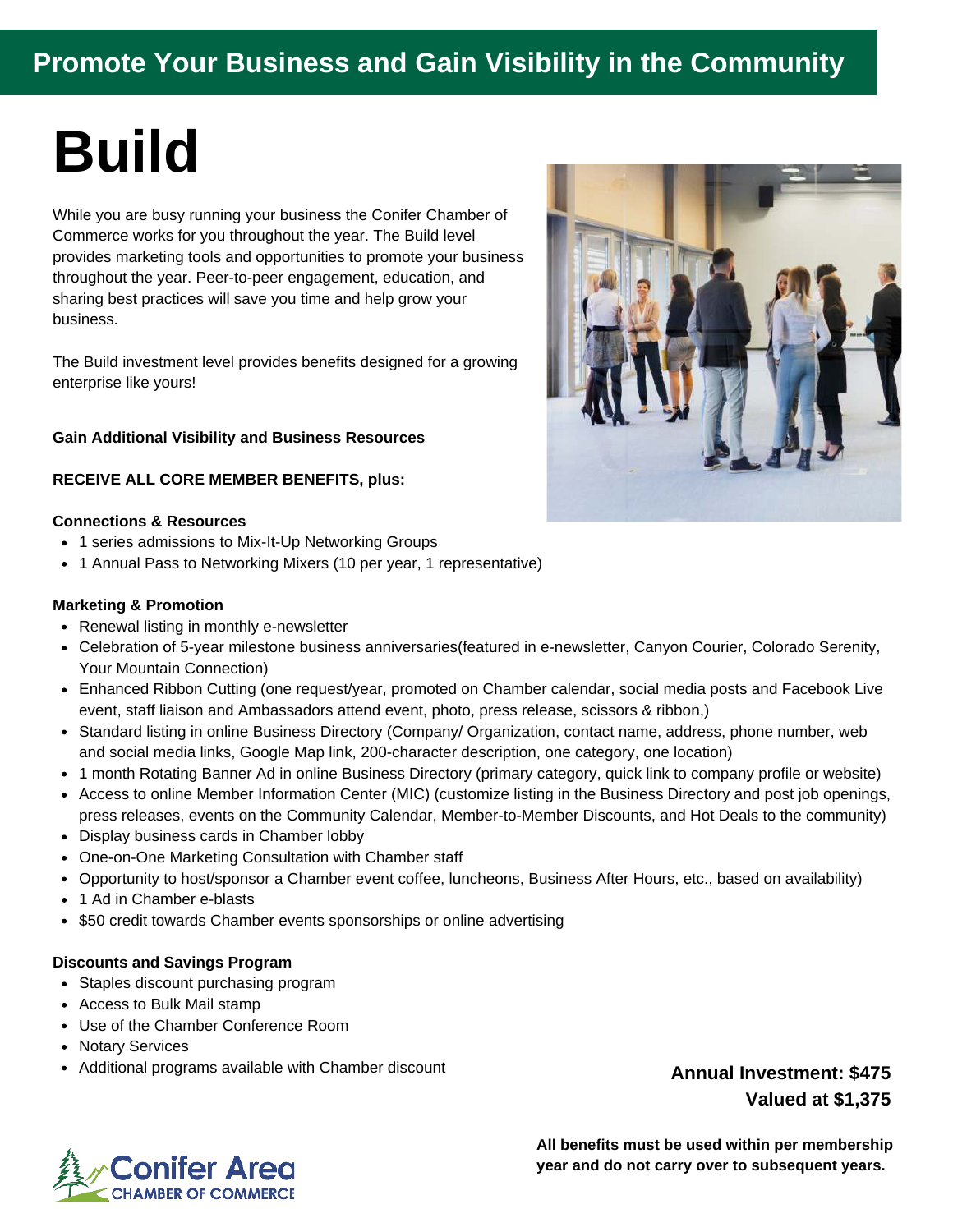### **Expand Your Influence, Increase Your Access**

# **Thrive**

You appreciate the Conifer Area Chamber of Commerce is working on your behalf to keep the cost of doing business affordable and advocating for favorable business policies.

The Thrive level helps position your company as a market leader and offers opportunities additional benefits to elevate your brand! This makes membership a smart investment for your business.

### **Gain More Visibility and Business Resources**

### **RECEIVE ALL CORE MEMBER BENEFITS, plus: Connections & Resources**

- 2 series admissions to Mix-It-Up Networking Groups
- 1 Annual Pass to Networking Mixers (10 per year, 1 representative)
- 1 Annual Pass to Member Meetings (12 per year, includes breakfast, 1 representative)

### **Marketing & Promotion**

- Renewal listing in monthly e-newsletter
- Celebration of 5-year milestone business anniversaries(featured in e-newsletter, Canyon Courier, Colorado Serenity, Your Mountain Connection)
- Enhanced Ribbon Cutting (one request/year, promoted on Chamber calendar, social media posts and Facebook Live event, staff liaison and Ambassadors attend event, photo, press release, scissors & ribbon,)
- Enhanced listing in the online Business Directory (Company/ Organization, contact name, address, phone number, web and social media links, Google Map link, 1,600-character description, two categories, one location, 5 bullet points with links, photo gallery, videos, key words, banner ad on directory page)
- 3 months Rotating Banner Ad in online Business Directory (primary category, quick link to company profile or website)
- Access to online Member Information Center (MIC) (customize listing in the Business Directory and post job openings, press releases, events on the Community Calendar, Member-to-Member Discounts, and Hot Deals to the community)
- Display business cards in Chamber lobby
- One-on-One Marketing Consultation with Chamber staff
- Opportunity to host/sponsor a Chamber event (coffee, luncheons, Business After Hours, etc., based on availability)
- 1 Business spotlight (speak at Membership Meeting, e-blast promo, promotional items on tables)
- 2 Ads in Chamber e-blasts
- \$250 credit towards Chamber events sponsorships or online advertising
- 1 set Chamber Mailing List in Excel (updated quarterly, no emails)

### **Discounts and Savings Program**

- Staples discount purchasing program
- Access to Bulk Mail stamp
- Use of the Chamber Conference Room
- Notary Services





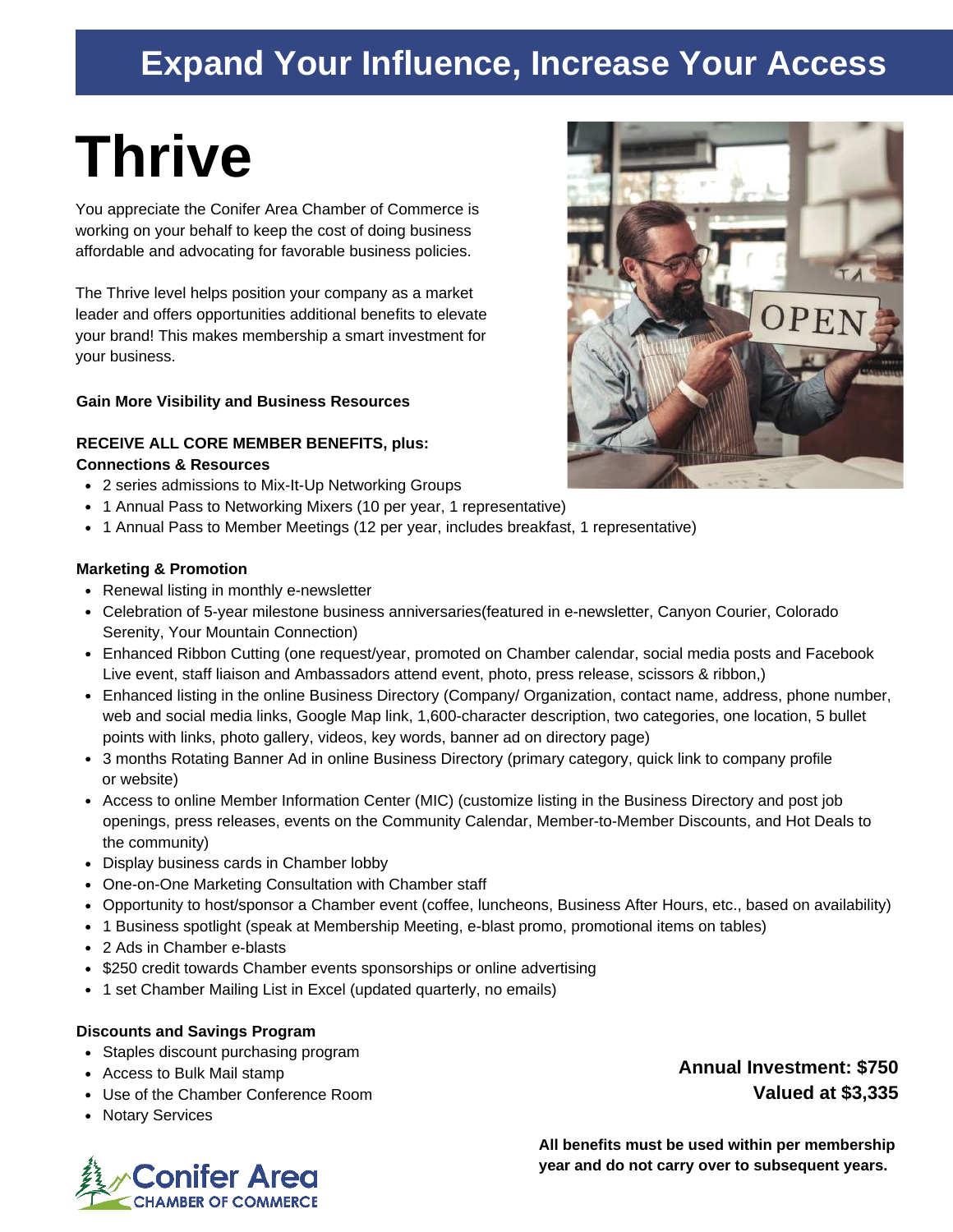### **Shape the Future of Conifer**

You understand the importance of investing in advocacy, economic development, regional branding, and ensuring the Conifer business community thrives. You invest in our future. Together, we ignite new growth, inspire leadership, and advance our economy.

Our top investors have a seat at the table with leaders who are setting the direction of the Chamber and Conifer. Your organization receives VIP recognition at all signature events as well as the highest notoriety in publications, marketing opportunities and on the Chamber's web site.

### **Community Partner Level \$1,500 (value \$7,760)**

### **All Top Investor Benefits, PLUS:**

- 6 months Rotating Banner Ad in online Business Directory (primary category, QuickLink to company profile or website)
- 1 Business spotlight (speak at Membership Meeting, eblast promo, promotional items on tables)
- 4 Ads in Chamber e-blasts
- $\bullet$  \$500 credit towards Chamber events sponsorships or online advertising
- 4 sets Chamber Mailing List in Excel (updated quarterly, no emails)
- Community Partner Investor level recognition on Chamber website Home Page, in weekly e-newsletters, email signature lines, and shout-outs at all Chamber networking events (company name, 2nd position)
- Recognition on Community Partner Investor dedicated page in online Business Directory (company logo, with link to profile or website

### **Trailblazer Level \$3,000 (value \$12,160)**

### **All Top Investor Benefits, PLUS:**

- 12 months Rotating Banner Ad in online Business Directory (primary category, QuickLink to company profile or website)
- 1 Business spotlight (speak at Membership Meeting, eblast promo, promotional items on tables)
- 4 Ads in Chamber e-blasts
- \$1,250 credit towards Chamber events sponsorships or online advertising
- 4 sets Chamber Mailing List in Excel (updated quarterly, no emails)
- Trailblazer Investor level recognition on Chamber website home page, in weekly e-newsletters, email signature lines, and shout-outs at all Chamber networking events (company name, 1st position)
- Recognition on Trailblazer Investor dedicated page in online Business Directory (company logo, with link to profile or website)
- 2 invitations to VIP Reception prior to Annual Awards Banquet and other VIP opportunities

## **Top Investors**



### **RECEIVE ALL CORE MEMBER BENEFITS, plus:**

### **Connections & Resources**

- 2 series admissions to Mix-It-Up Networking Groups
- 1 Annual Pass to Networking Mixers (10/yr, 1 representative)
- 1 Annual Pass to Member Meetings (12/yr, includes breakfast, 1 representative)

### **Marketing & Promotion**

- Renewal listing in monthly e-newsletter
- Celebration of 5-year milestone business anniversaries (featured in e-newsletter, Canyon Courier, Colorado Serenity, Your Mountain Connection)
- Enhanced Ribbon Cutting (one request/year, promoted on Chamber calendar, social media posts and Facebook Live event, staff liaison and Ambassadors attend event, photo, press release, scissors & ribbon,)
- Enhanced listing in the online Business Directory (Company/ Organization, contact name, address, phone number, web and social media links, Google Map link, 1,600-character description, two categories, one location, 5 bullet points with links, photo gallery, videos, key words, banner ad on directory page)
- Access to online Member Information Center (MIC) (customize listing in the Business Directory and post job openings, press releases, events on the Community Calendar, Member-to-Member Discounts, and Hot Deals to the community)
- Display business cards in Chamber lobby
- First Right to host/sponsor a Chamber event (coffee, luncheons, Business After Hours, etc., based on availability)
- Customized Engagement Plan (includes dues, sponsorships, events, advertising)
- Concierge service for registration to Chamber events

### **Discounts and Savings Program**

- Staples discount purchasing program
- Access to Bulk Mail stamp
- Use of the Chamber Conference Room
- Notary Services